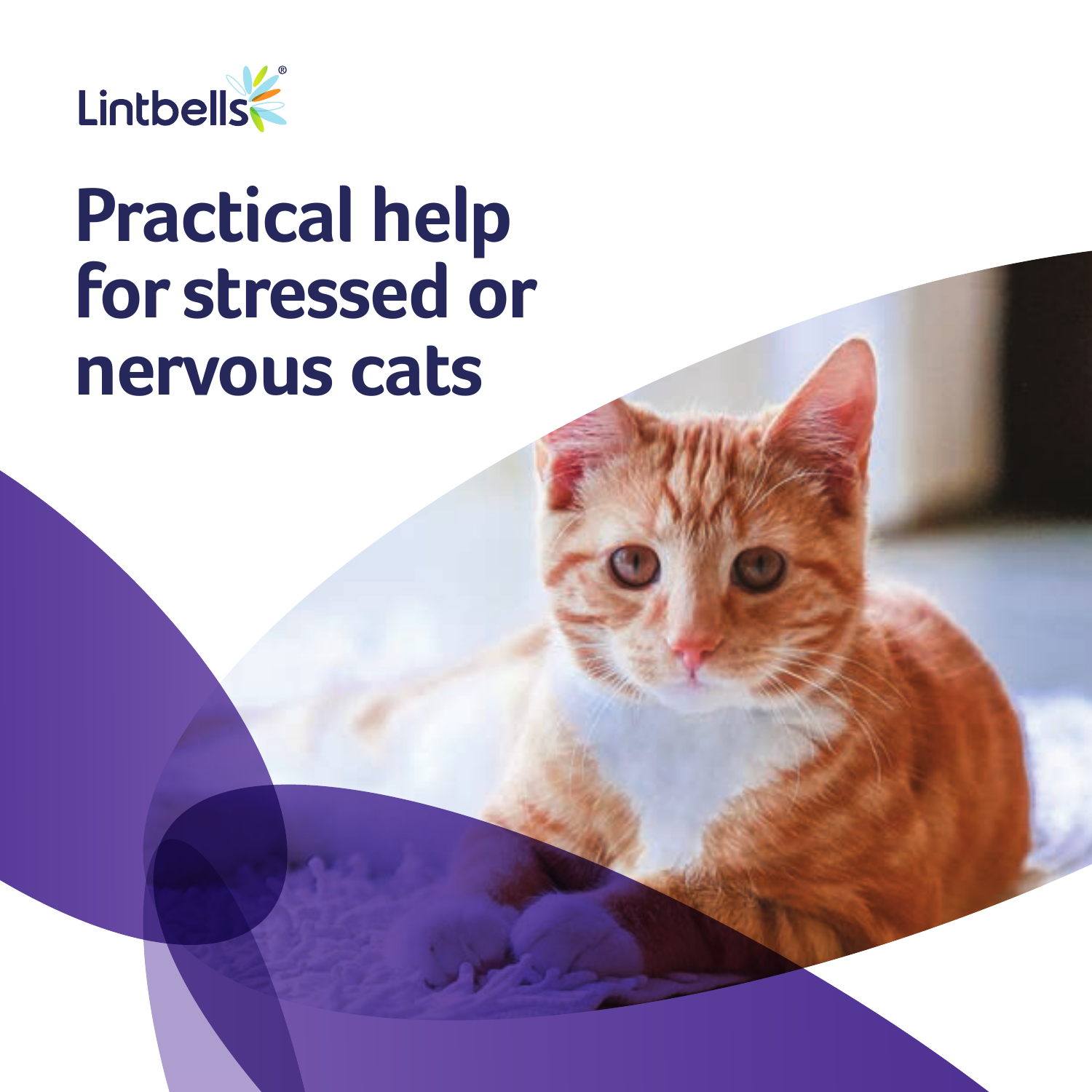# **What's inside this guide?**

| <b>∕ Introduction - Feeling better together</b>                                                          | 3  |
|----------------------------------------------------------------------------------------------------------|----|
| <b>∕ What causes fear and what's</b><br>happening when cats are scared?                                  | 4  |
| What are cats afraid of?                                                                                 | 6  |
| $\blacktriangleright$ How to spot the signs of fear or anxiety –<br>Lintbells quide to cat body language | 8  |
| <b>∕4 steps to help fearful cats</b>                                                                     | 10 |
| <b>∕ Using supplements in a multimodal approach</b>                                                      | 12 |
| ✔ Which natural ingredients help stressed<br>or anxious cats?                                            | 13 |
| About YuCALM Cat                                                                                         | 14 |
| <b>Contact us</b>                                                                                        | 16 |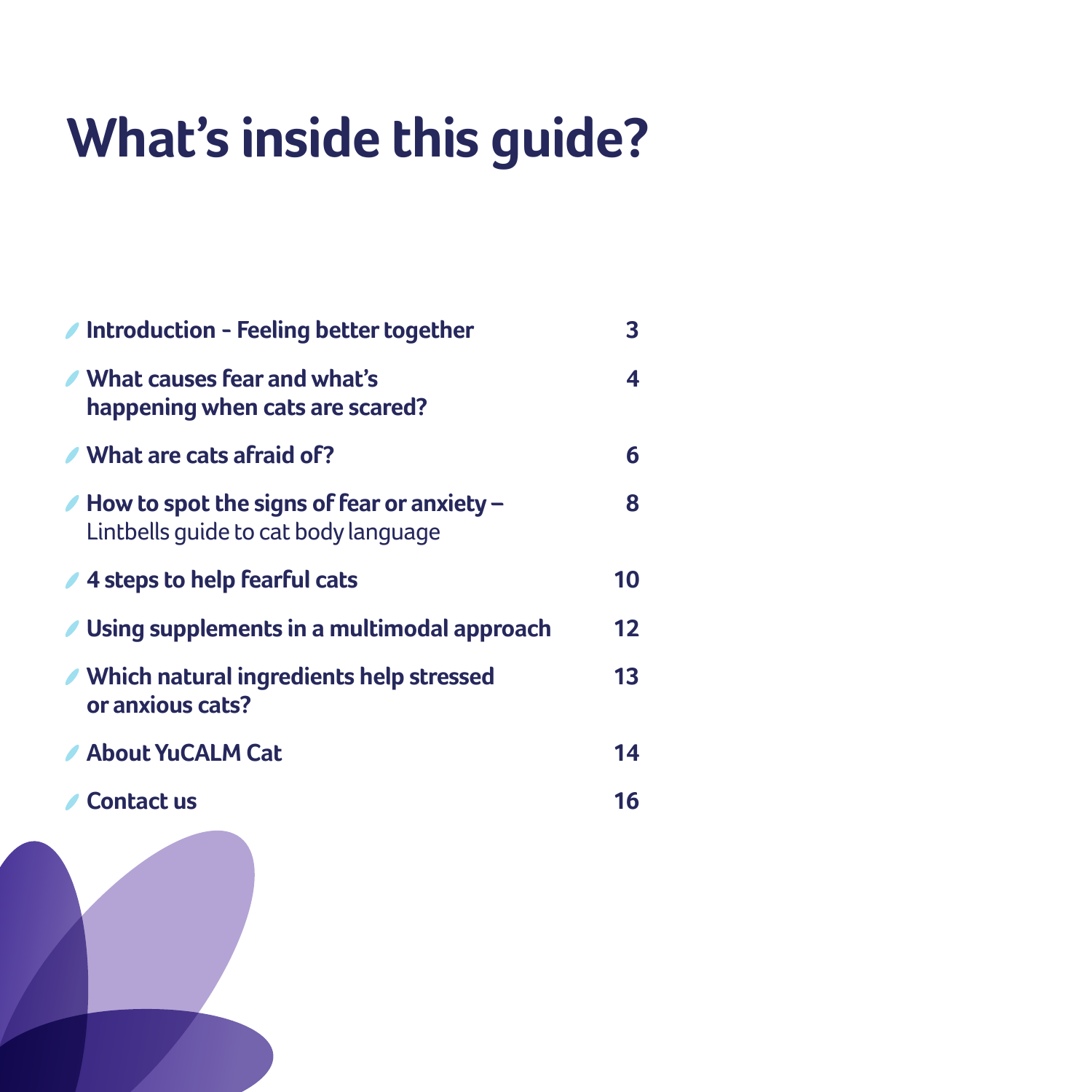# **Miss that happy, relaxed purr?**

Help to progress from fearful feline to confident cat

**It's easy to see why the UK is a nation of cat lovers. Intelligent, adorable and undeniably rulers of the home, our cats give us their own unique brand of unconditional love. Whether your kitty is bursting with "cat-ittude" or naturally quiet and reserved, every adoring owner wants the best for their feline friend. However, sometimes it's difficult to know why your cat acts in a certain way, or to recognise the signs that they are stressed in their current environment.** 

Whether it's moving house, loud noises, redecorating or other neighbourhood cats, many cats find certain circumstances challenging to their everyday lives. A recent report by the PDSA showed that 77% of owners wanted to change one or more of their cat's behaviours\*. So if your cat becomes anxious, skittish or hard to handle at times don't feel alone - or to blame.

**25% OF THE UK POPULATION HAVE A CAT, WITH AN ESTIMATED 11.1 MILLION CATS CURRENTLY RESIDING IN THE UK\***

**9.9 MILLION (89%) OF UK CATS ARE AFRAID OF AT LEAST ONE THING**

## **FEELING BETTER TOGETHER**

Most cats who find certain things scary can be helped to feel better. This often takes a combination of things (see the 'multimodal approach' p12), including a check up at the vets, help from a a feline expert or Certified Clinical Animal Behaviourist (CCAB) and perhaps a supplement to calm and increase happiness.

**We cover all this – and more – in this guide. So read on, and start your journey towards happier days with your best friend.** 

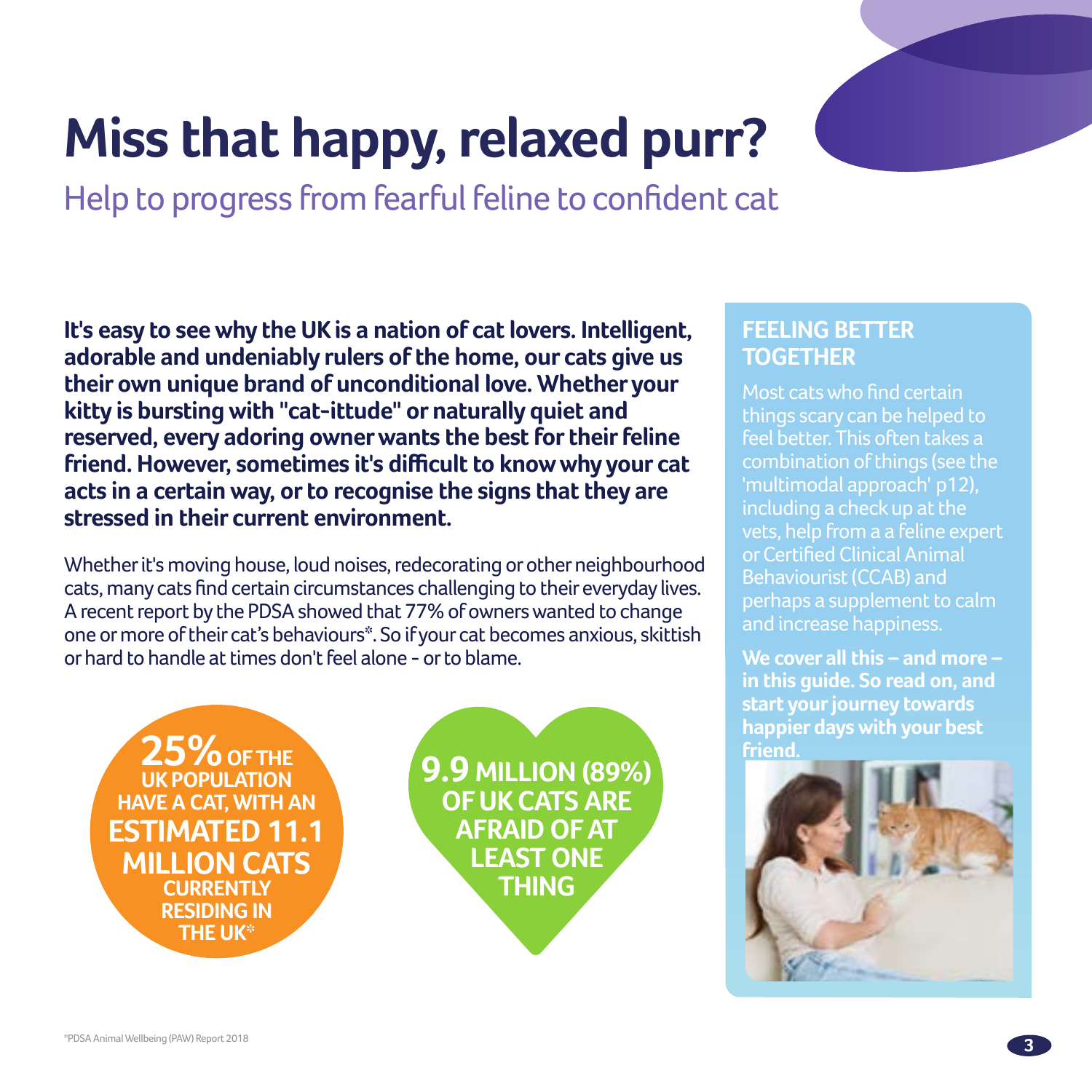# **Understanding fear**

## **WHY DO CATS FEEL FEARFUL?**

**Your cat might become anxious or fearful of specific triggers for a number of reasons, many of which are beyond your control. These can include their genetic make-up, early life experiences, as well as scary encounters with things in later life.** 

Fearful cats try different behaviours in response to what's scaring them – and change their behaviour depending on the consequences of what works and what doesn't. Sometimes, your cat's coping strategies result in behaviours that are problematic for their wellbeing – and distressing and difficult for you.

**f**  $f$  This product revolutionised **mine and my cats life - he is now not only comfortable but companionable. Thank you for making a product that has helped him feel he can live his life free of fear**

Linda and Felix

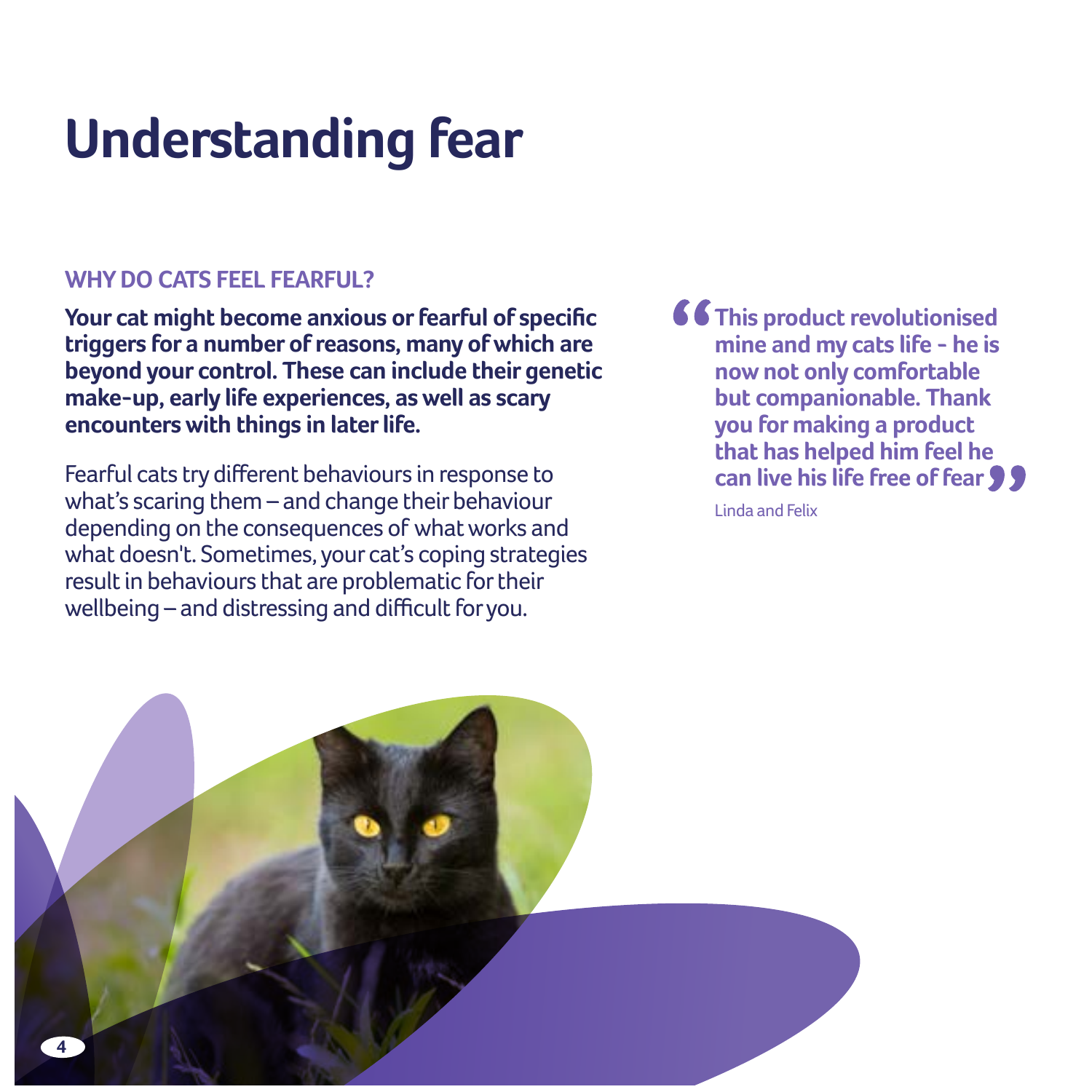## **WHAT'S HAPPENING, SCIENTIFICALLY SPEAKING?**

Dr Emily Blackwell, Clinical Animal Behaviourist at the University of Bristol has helped us create a diagram to explain how fears – and the behaviours that show us that cats are frightened – develop.

## **FIRST ENCOUNTER WITH SOMETHING SCARY**

**Stress response is triggered** When your cat encounters something scary, they become 'aroused' or 'hyper-vigilant' and they think about what to do next.



**Your cat tries to resolve the conflict** Your cat will try different responses to solve the issue – that might be cowering, fleeing or attacking to try and make the scary thing go away. The response he or she tries will depend on their personality and past experiences.

**Consequences?**

If your cat's behaviour successfully removes the threat (your scared cat moves away from the threat, or the threat itself moves away or ceases), 'arousal' will decline, helping them feel better.

If the behaviour is unsuccessful, and the threat is not removed, your cat becomes more 'aroused'. They may try another response to the threat – if they started with a warning response and the threat doesn't go away, they may show more aggression.

## **NEXT ENCOUNTER WITH SOMETHING SCARY**

If their response worked last time, they may try it again.



However, if this behaviour doesn't successfully remove the threat again, they may try something else. Perhaps instead of vocalising, your cat will begin to hiss and lash out.

### **Consequences?**

With repeated exposure to scary events, a successful behaviour (e.g. running, hiding or attacking) becomes more established (automatic).



### **AFTER MANY ENCOUNTERS**



Over time, with repeated exposure to a scary situation, successful responses will become more established. There are two ways this can manifest:

**1: Sensitisation** – responses occur even with less intense triggers. So if your cat has shown fearful responses towards other cats coming close, they may start to react to cats that used to be at a 'safe' distance.

**2: Generalisation** – they respond in a wider range of situations. For example, a cat who is scared of sudden, unpredictable loud noises – such as vacuums, washing machines or blow dryers – may develop a reaction to other similar noises.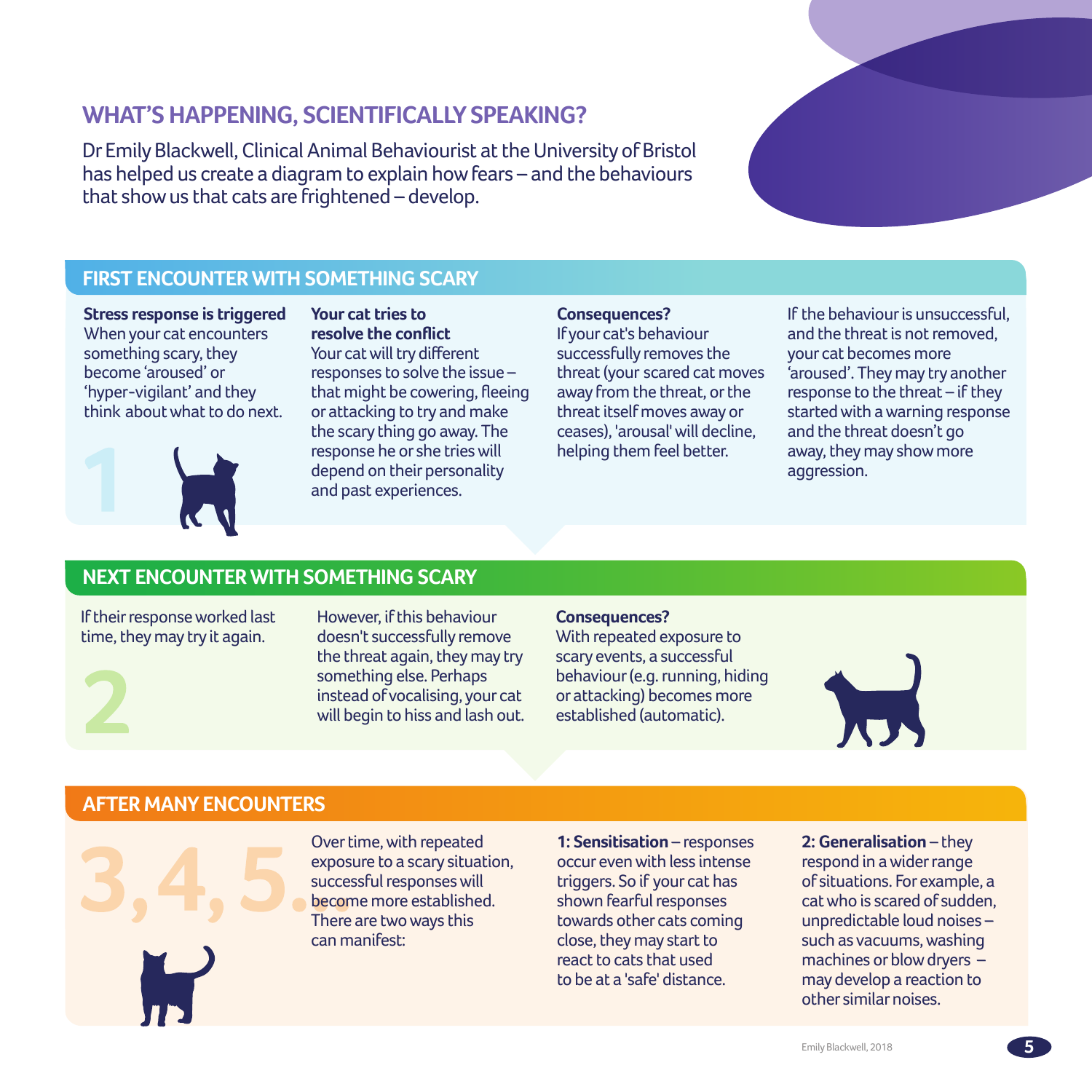## **What are cats afraid of?**

### **CONFLICT WITH OTHER CATS**

This could be a cat living in the same home or in the neighbourhood, and is considered one of the main sources of stress for cats who normally prefer to live alone.

## **43%**  live in a multi-cat home1

**14%** 

don't get along with the other cat or cats they live with $1$ 

**LOUD NOISES**

This can include things like fireworks, sirens, vacuums, loud music or the TV.

> **34%**  are scared of fireworks<sup>1</sup>

**35%**  are frightened of loud noises<sup>1</sup>

## **ENVIRONMENT CHANGES**



This could include the introduction of a new pet, family member or object as well as changing the look and feel of the environment through decorating.

> **35%**  are fearful of unfamiliar people<sup>1</sup>

" Take a dog for a walk and it will come back to you because you are the centre of its universe. With a cat, its universe is a physical space where it feels relaxed... Cats are bonded to their location and the bond to the owner is secondary"<sup>2</sup>

> **REMOVAL FROM TERRITORY** Such as visiting a vet or cattery. **25%** <sup>1</sup>

> > are afraid of going to the Vet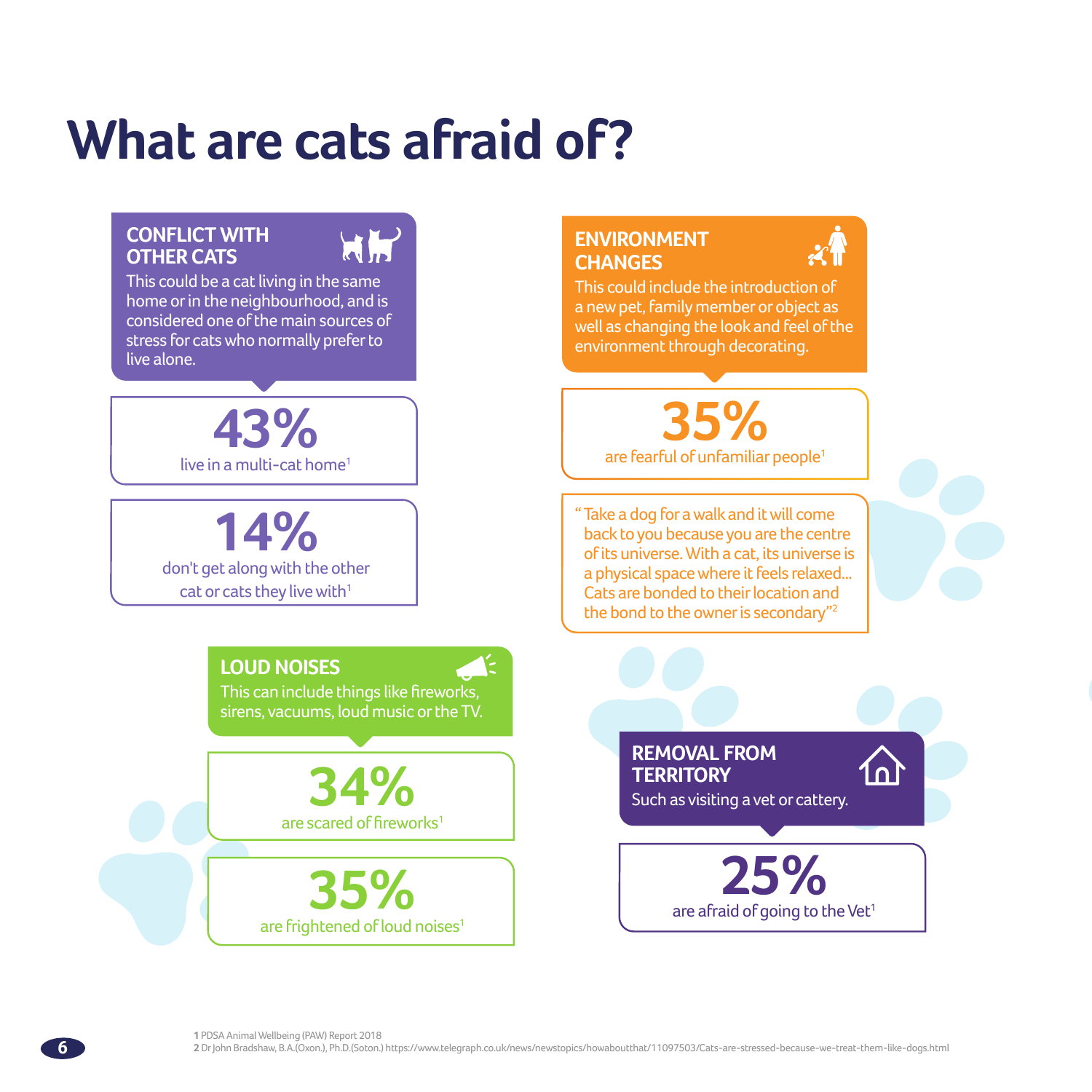### **CHANGES TO NORMAL ROUTINE**

Such as a change in feeding time or owner/caretaker.

Studies show that healthy cats were just as likely to show symptoms of sickness as chronically ill cats when environment or routine changes occur<sup>4</sup>

## **POOR HUMAN CAT RELATIONSHIP**



Including a lack of trust from the cat or lack of knowledge/understanding from the owner.

**23%**  of cat owners said they would not seek advice to change their cat's behaviour<sup>5</sup>

## **LACK OF CONTROL AND PREDICTABILITY**

Including sudden biting, scratching or fleeing unexpectedly

of cats show aggression towards **13%** human beings $3$ 

**48%**  of cats show aggression towards other cats3

**BARREN ENVIRONMENT**



That limits opportunities to express normal behaviour and can lead to destruction of the home.

**27%** 

of all cat owners would like their cat to stop scratching the furniture<sup>5</sup>

Get the full picture and learn to spot the signs of fear and anxiety online at **lintbells.com/blog**

**3** Bowen, J., Heath S., 2005. *Behaviour Problems in Small Animals: Practical Advice for The Veterinary Team:* Elsevier Health Sciences. (p. 166)

**4** Judi L. Stella, Linda K. Lord, C. A. Tony Buffington. Sickness behaviors in response to unusual external events in healthy cats and cats with feline interstitial cystitis.

Journal of the American Veterinary Medical Association, 2011; 238 (1): 67 DOI: 10.2460/javma.238.1.67

**5** PDSA Animal Wellbeing (PAW) Report 2018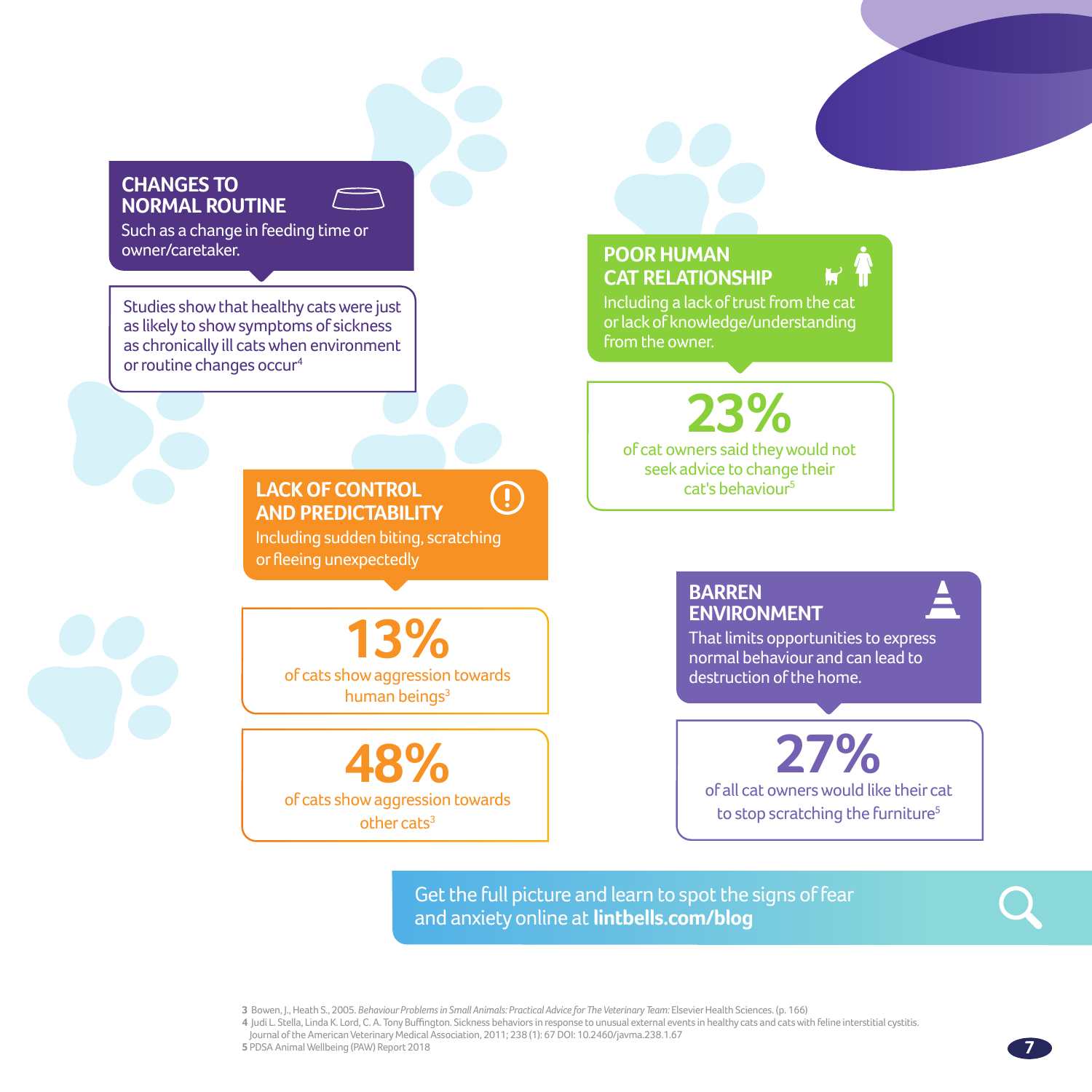# **What's your cat trying to tell you?**

Our cats are communicating with us all the time – but we don't always understand what they're saying. Here are some of the signs to help you spot when your cat might be feeling stressed or anxious.











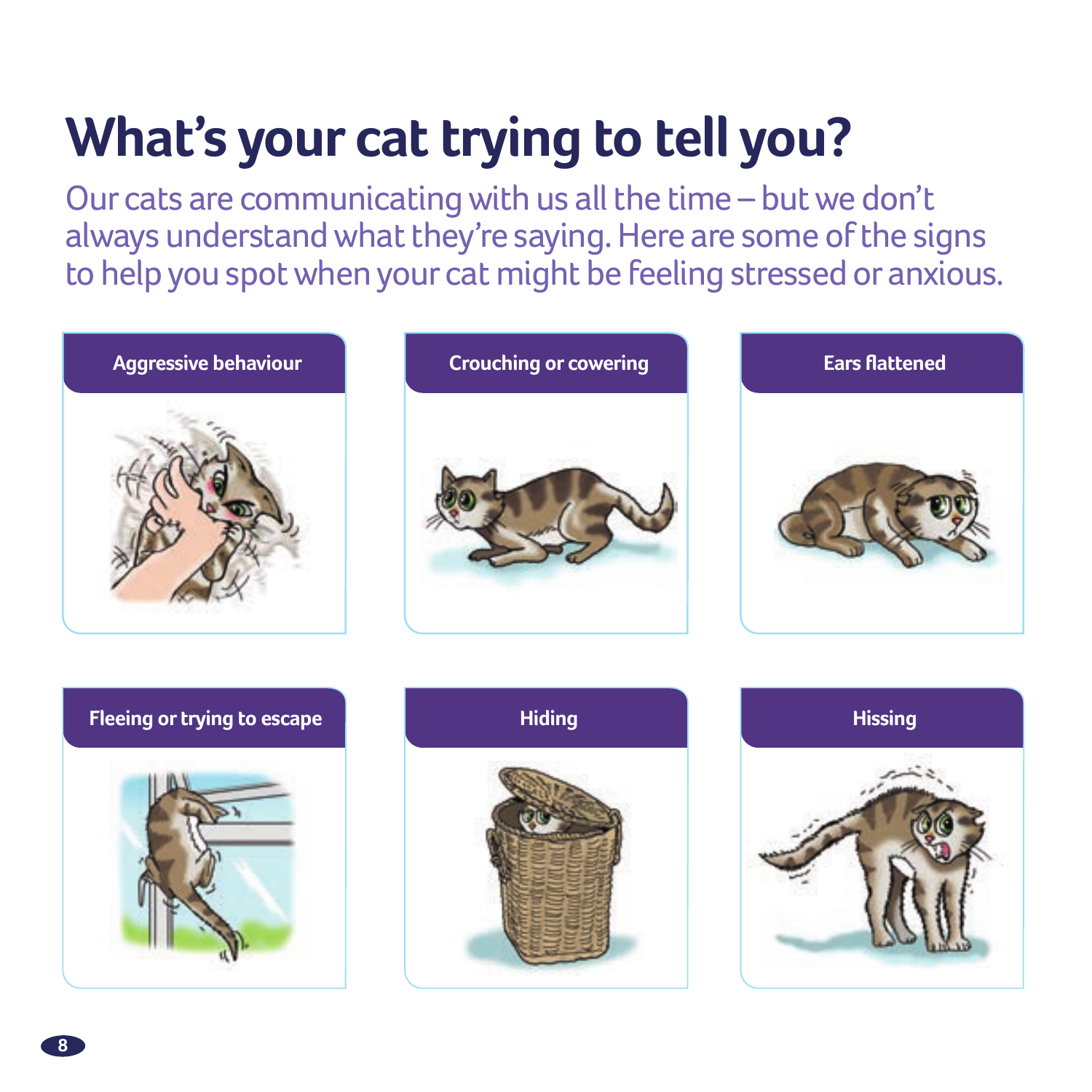











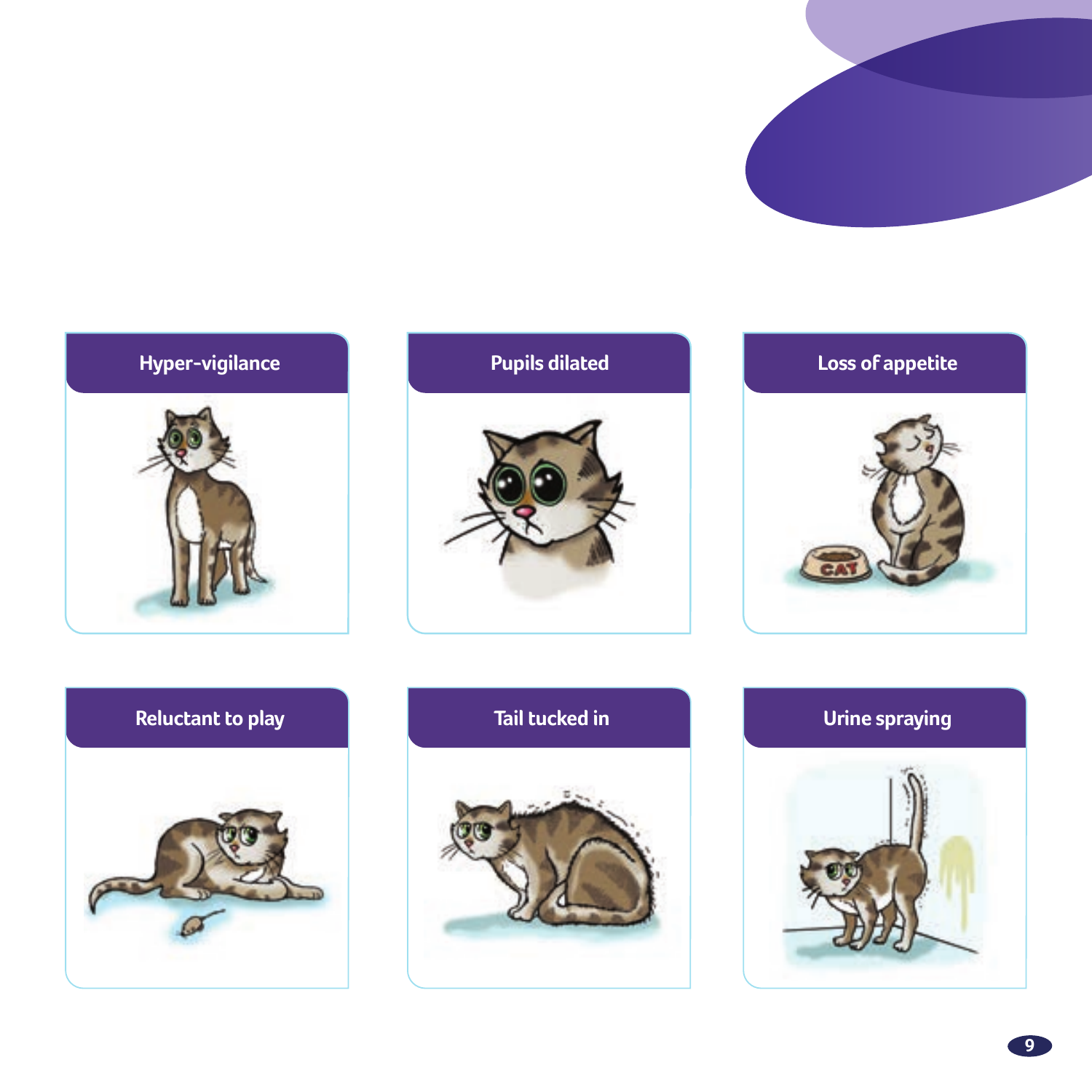## **4 steps to help fearful cats**

## **IDENTIFY THE SOURCE OF YOUR CAT'S FEAR**

Knowing your cat's signs of fear and identifying their triggers can really help. As you learn to understand your cat's body language, recognising the specific situations that cause them fear or anxiety will put you in the position to be able to do something about it. To help you understand what your cat's trying to tell you, see pages 8-9.

## **SHORT-TERM MANAGEMENT**

Make sure to provide your cat with the ability to escape situations that **2** SHORT-TERM MANAGEMENT<br>Make sure to provide your cat with the ability to escape situations that<br>they view as threatening/fearful - cats often rely on a 'flight' response to fearful stimuli, so it can be challenging to introduce less confident cats to new sights, sounds and smells unless done very carefully.

It's also important to avoid touching or handling a stressed or fearful cat, and to provide a safe area where your cat can retreat to (including all necessary resources such as food and water), as well as maintaining this area with familiar smells. Making sure they have an enriching, engaging environment with appropriate cat friendly toys and posts will also help to promote calmer behaviour. Encourage your cat with treats and play as opposed to punishment, which can cause more stress and deepen their fears.





## **GET PROFESSIONAL HELP**

Once you've recognised that there is something worrying your cat, it's important to talk to your vet. They'll be able to check that everything's Okay medically. If the issue isn't medical, it's time to talk to a Clinical Animal Behaviourist to devise a practical plan to help your cat. These experts provide advice and behavioural therapy programmes for pets and their owners. As well as helping you understand your cat, they'll give lots of advice to help you manage and improve the situation together. Out-of-date advice and techniques can do more harm than good, so it's important to seek professional help, and choose your experts carefully.



**3**

**1**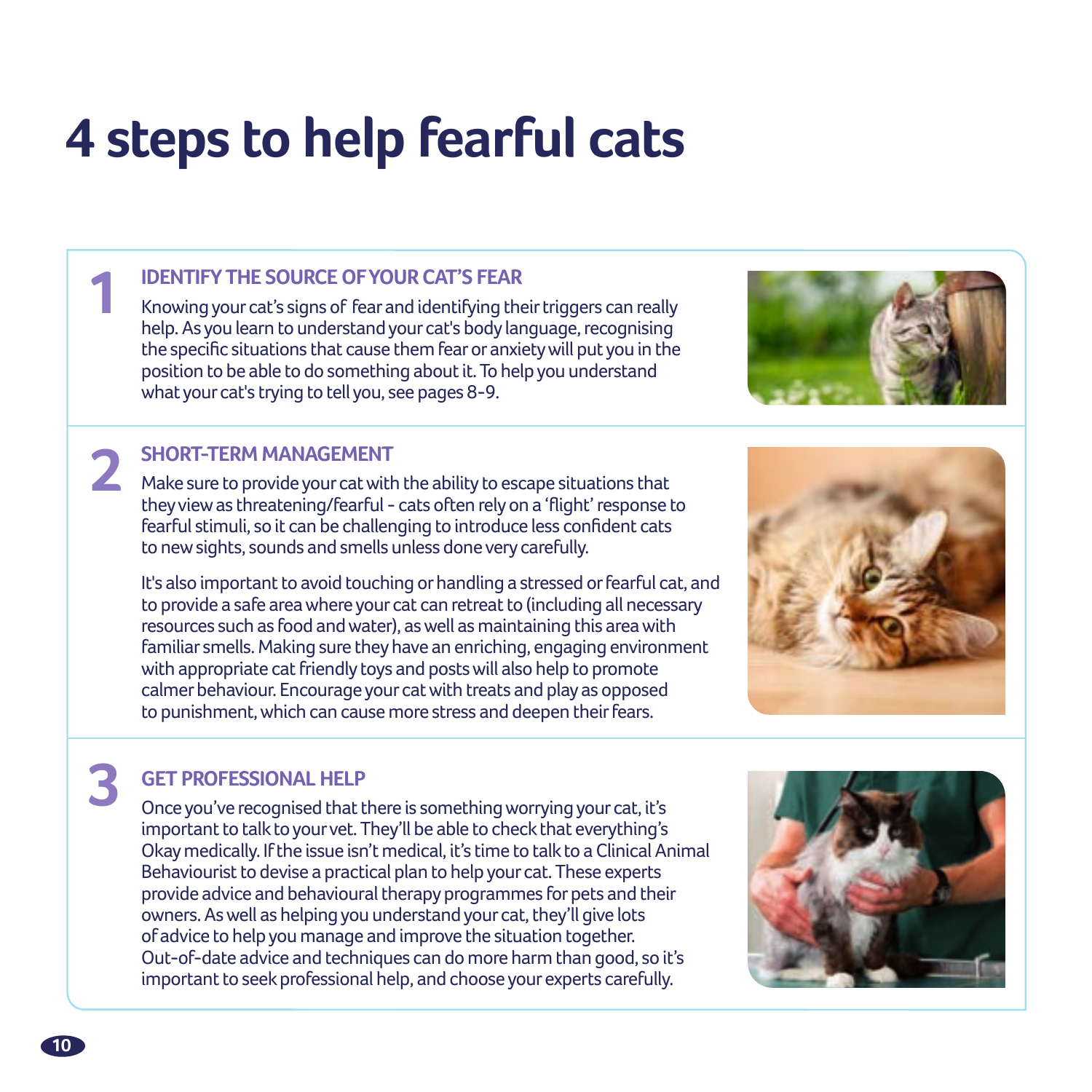## **CONSIDER A CALMING SUPPLEMENT**

**4**

A calming supplement can help you and your cat on your journey towards making every day a good day. As well as providing effective calming and a happiness boost in stressful situations, all-natural options like **YuCALM Cat** can be used everyday to support your behavioural therapy programme – see how on the next page.



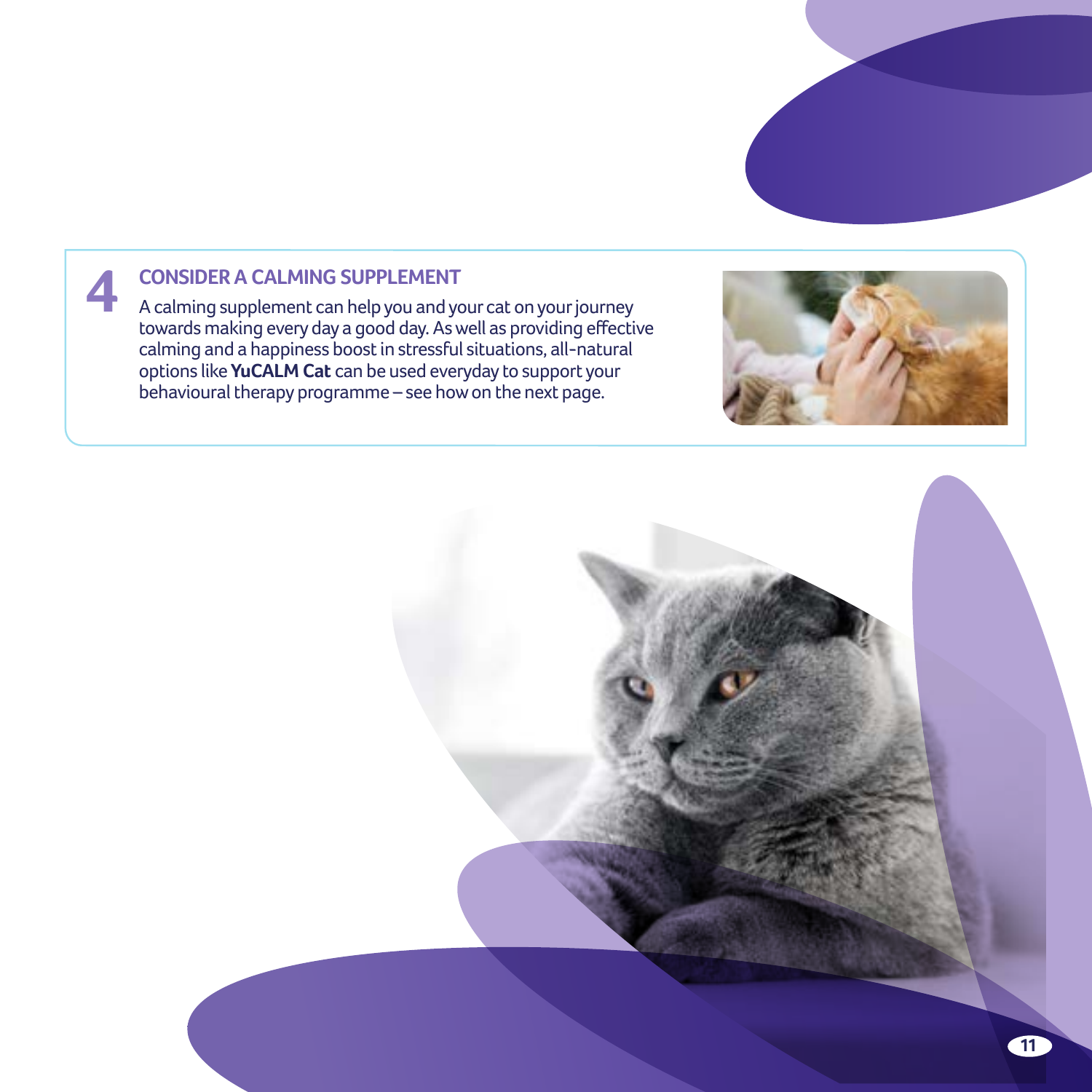## **Supplements within your support strategy – the 'multimodal approach'**

**Supplements can help stressed, anxious cats by providing calming support in challenging situations. They're also ideal as you work on changing feelings and responses to triggers of fear and anxiety.** 

The idea is to help your cat feel calmer, so they become more receptive to behavioural therapy techniques, which in time lead to a happier, more relaxed, more confident cat, and an improved quality of life for you both.

### STAGE 1 **SHORT TERM MANAGEMENT**

Supplements can help your cat feel calmer, overall. It can be an ideal first step towards rehabilitation as you get advice from your vet practice or a certified behaviourist to make immediate environmental changes to help reduce stress.

### STAGE 2 **SUPPORT THEM TO FEEL BETTER**

Working with feline expert, you'll start behaviour therapy techniques, like desensitisation and counter conditioning. The right supplement can help your cat be more receptive to this therapy work thanks to its naturally calming action.

Supplements also support learning by affecting the dopamine and serotonin pathways. Your cat feels happier and more content as they learn new behavioural responses and experience more positive emotions, which can increase confidence and improves results.

### STAGE 3 **ONGOING IMPROVEMENT**

With positivity, commitment, and consistency, you'll start to see a real improvement as your cat becomes reassured, and feels better in situations that have caused fear or anxiety.

As your relationship moves forward together – your cat will be able to enjoy more out of life, as calmer emotional and behavioural responses are positively reinforced.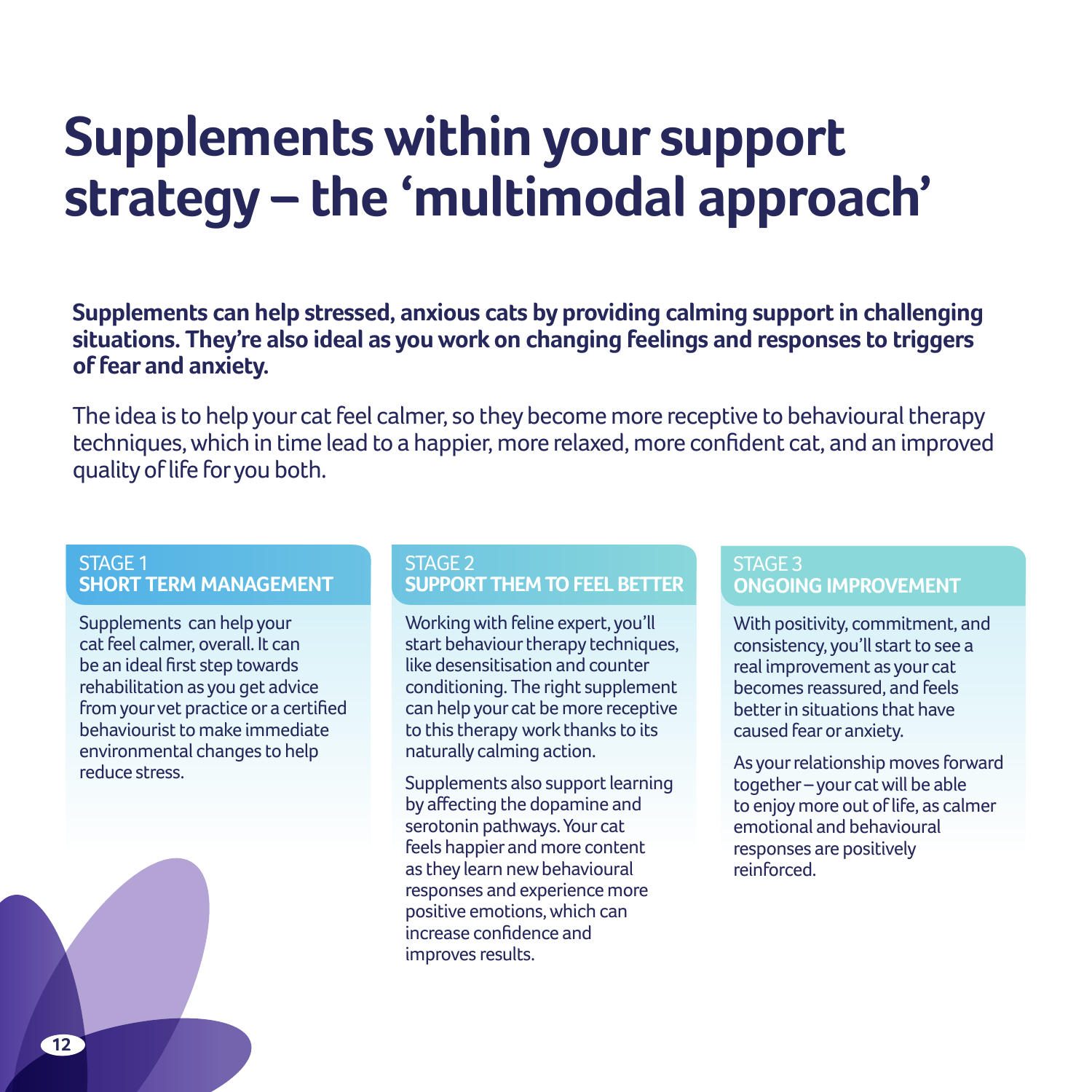## **Which natural ingredients help stressed or anxious cats?**

**There are many options to consider when it comes to natural supplements – so what do they typically include, and how do they help?**





This herb is a member of the mint family. It's scientifically proven to increase the activity of GABA, which helps to reduce excitability: Lower levels of GABA are associated with increased anxiety in pets. Lemon Balm is included in our **YuCALM Cat** supplement to make your best friend feel more relaxed, by soothing stress and encouraging calm behaviour.



L-Tryptophan is an amino acid pre-cursor that is converted into serotonin in the brain and proven to decrease stress related behaviours.

This amino acid is uniquely found in green tea. It offers relaxing properties by supporting your cat's natural production of calming neurotransmitters, including serotonin, GABA and dopamine, which maintains levels of hormones responsible for happiness.

L-Theanine is included in our **YuCALM Cat** supplement to boost feelings of relaxation, which help to promote happy, calm behaviour so that you can enjoy more of your life together.

### **LEMON BALM CONSUMING <b>FISH PROTEIN HYDROLYSATE**



This natural fish protein helps to ease anxiety. It works to help calming signals find the right spot, by supporting GABA and dopamine activity for a "feel good" effect.

### **B VITAMINS**

Look out for B vitamins, which support healthy nerves and brain function. We include them in **YuCALM Cat** to reduce agitated behaviour and promote a softer temperament.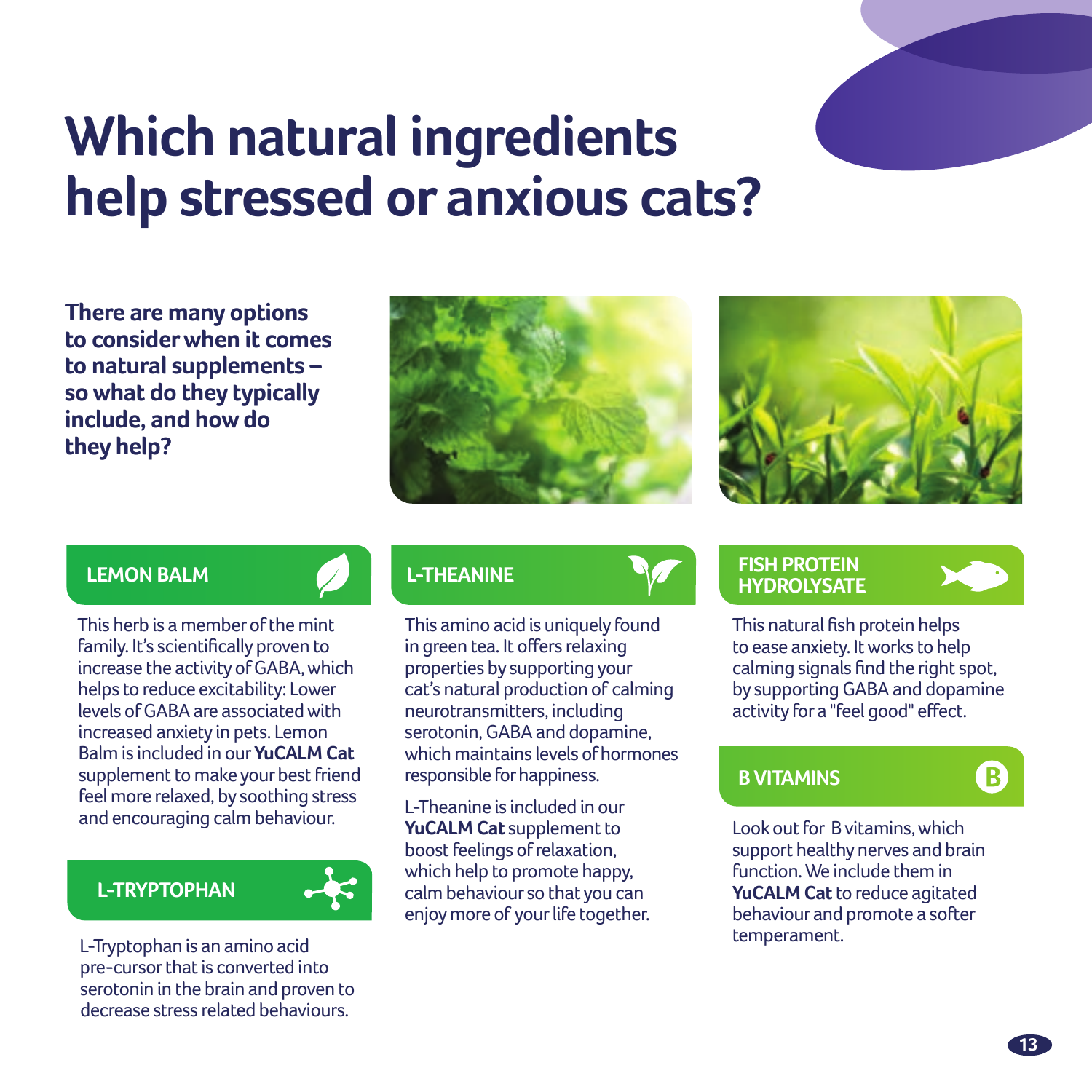## **Introducing YuCALM Cat**

**YuCALM Cat is a premium, natural supplement with scientifically proven ingredients to safely help your cat cope with stress. The complete formula works to unlock chemicals in the brain to support calm and happy behaviour, and can be effectively used either short term or as a long term programme to help calm and soothe anxiety.**





**YuCALM Cat is phosphate free for cats on a low phosphorus diet.**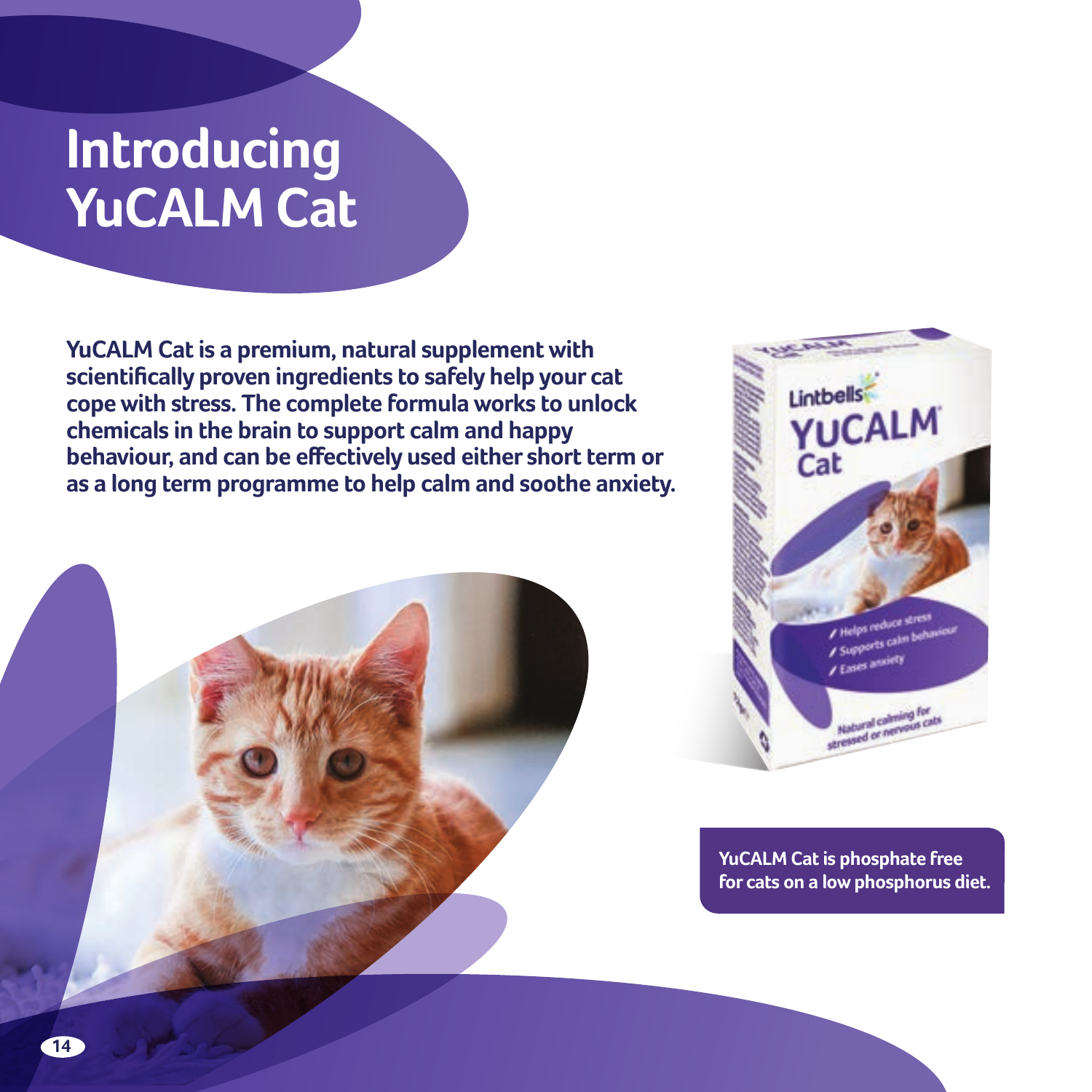# **Feeding Guide**



## **YuCALM Cat is a tasty sprinkle capsule.**

Twist and pull to open and mix with their food at mealtimes. If your clients cat is taking more than 1 YuCALM Cat capsule a day we would recommend spreading the daily recommendation throughout the day.

| <b>CAT SIZE</b>               |      | <b>DAILY AMOUNT</b>   |
|-------------------------------|------|-----------------------|
| <b>SMALL CATS</b> (under 4kg) | м    | $\frac{1}{2}$ capsule |
| <b>AVERAGE CATS (4 - 5kg)</b> | AJS, | 1 capsule             |
| <b>LARGE CATS (over 5kg)</b>  |      | 2 capsules            |



## **CHOOSING THE RIGHT EXPERT**

It's a good idea to talk to your vet about ways to help your fearful cat. We also recommend using the register of Certified Clinical Animal Behaviourists (CCAB) to make sure you see someone with the right skills, knowledge and experience – inappropriate or out-of-date advice can do more harm than good to your cat's behaviour and welfare. To find your local Clinical Animal Behaviourist visit: **http://www.asab.org/ccab-register**



**1** Da Graca Pereira G, Fragoso S and Pires E. 'Effect of dietary ni take of L-tryptophan supplementation on multi-housed cats presenting with stress related behaviours (abstract).' BSAVA Congress Scientific Proceedings, 2010